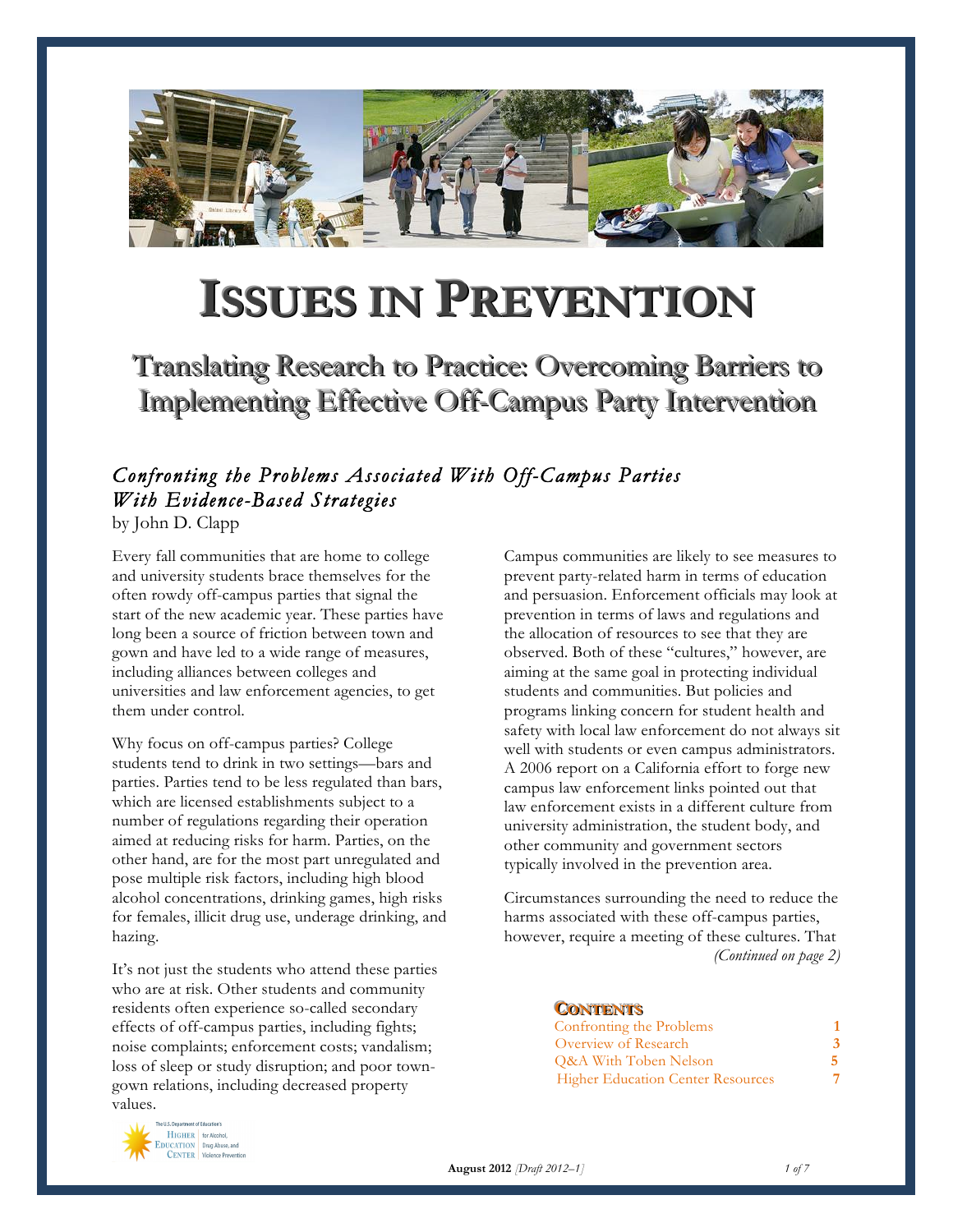is because prevention and education simply do not work in the absence of enforcement to set clear, swift consequences and to create the deterrence necessary to stop high-risk drinking before it starts.

Increasingly, research evidence is supporting party intervention measures that include enforcement components to reduce problems. For example, a recent study evaluating the effect of social host ordinances (laws aimed at holding party hosts responsible for serving alcohol to minors, noise, and costs associated with police calls for service, etc.) found that youths living in communities with social host policies were less likely to have attended large parties than those in communities without such policies.

Similarly, the Safer California Universities study examined party interventions in a randomized trial of 14 public universities in California. The study used a combination of compliance checks, driving under the influence (DUI) checkpoints, party patrols, social host "response cost" ordinances, and a social host safe party campaign combined with media strategies. These interventions protected against getting drunk at off-campus parties, getting drunk in general, and DUI. At each intervention campus, the intervention resulted in 900 fewer students drinking to intoxication at offcampus parties.

These studies, as well as experiences at campuses around the country, have found that implementing effective intervention strategies around offcampus parties will reduce the overall number of student parties and underage and excessive drinking, limit the availability of alcohol to minors, decrease alcohol-related problems for students and residents, and improve town-gown relations.

The Higher Education Center, in consultation with researchers and campus prevention practitioners, has developed a [checklist](http://higheredcenter.ed.gov/files/training_institutes/party-intervention-checklist.pdf) to assist campuses and communities implement these effective, evidence-based strategies. Of course, this checklist is specific to those colleges and universities that have decided to address drinking at student parties on or near their campuses. Often, these institutions have collected data that

illustrate the types of problems experienced by students, neighbors, and campus officials related to such parties. Having such data serves two purposes. First, data provide the foundation for discussion among campus and community policymakers about the seriousness of the problems and gain their support to address these issues. Second, collecting data provide the means by which to monitor progress and evaluate prevention efforts. And linking student alcohol use data to the fiscal costs to campus and student academic retention and success, if possible, can be a very powerful tool to convince campus administrators that addressing such problems is a worthwhile investment.

Effective party interventions depend on having the right community and institutional policies both in place and enforceable. Many campuses and communities currently have these policies, while others may want to consider adopting and implementing them. Two of the key policies that provide campuses and communities with tools to get a handle on high-risk parties include social host liability and noise ordinances.

Social host liability refers to laws that hold noncommercial individuals responsible for underage drinking events on property they own, lease, or otherwise control. Whereas laws prohibiting furnishing alcoholic beverages to underage persons target individuals providing alcoholic beverages to underage persons, social host laws target providing *the location* where underage drinking takes place. Local governments can enact municipal (city or county) ordinances in a number of ways. For example, some ordinances make the social host liable for a misdemeanor, which is punishable by imprisonment. Other ordinances treat social host liability in the same manner as a minor traffic offense, that is, an infraction for which, although considered a criminal offense, incarceration is not a possible sentence. Still other ordinances, called response costs recovery ordinances, hold social hosts (including tenants) and landowners (including parents and landlords) civilly responsible for the costs of law enforcement, fire, or other emergency response services associated with multiple

**The Higher Education Center for Alcohol, Drug Abuse, and Violence Prevention http://higheredcenter.ed.gov 1-800-676-1730; TDD Relay-friendly, Dial 711** *<sup>2</sup> of 7*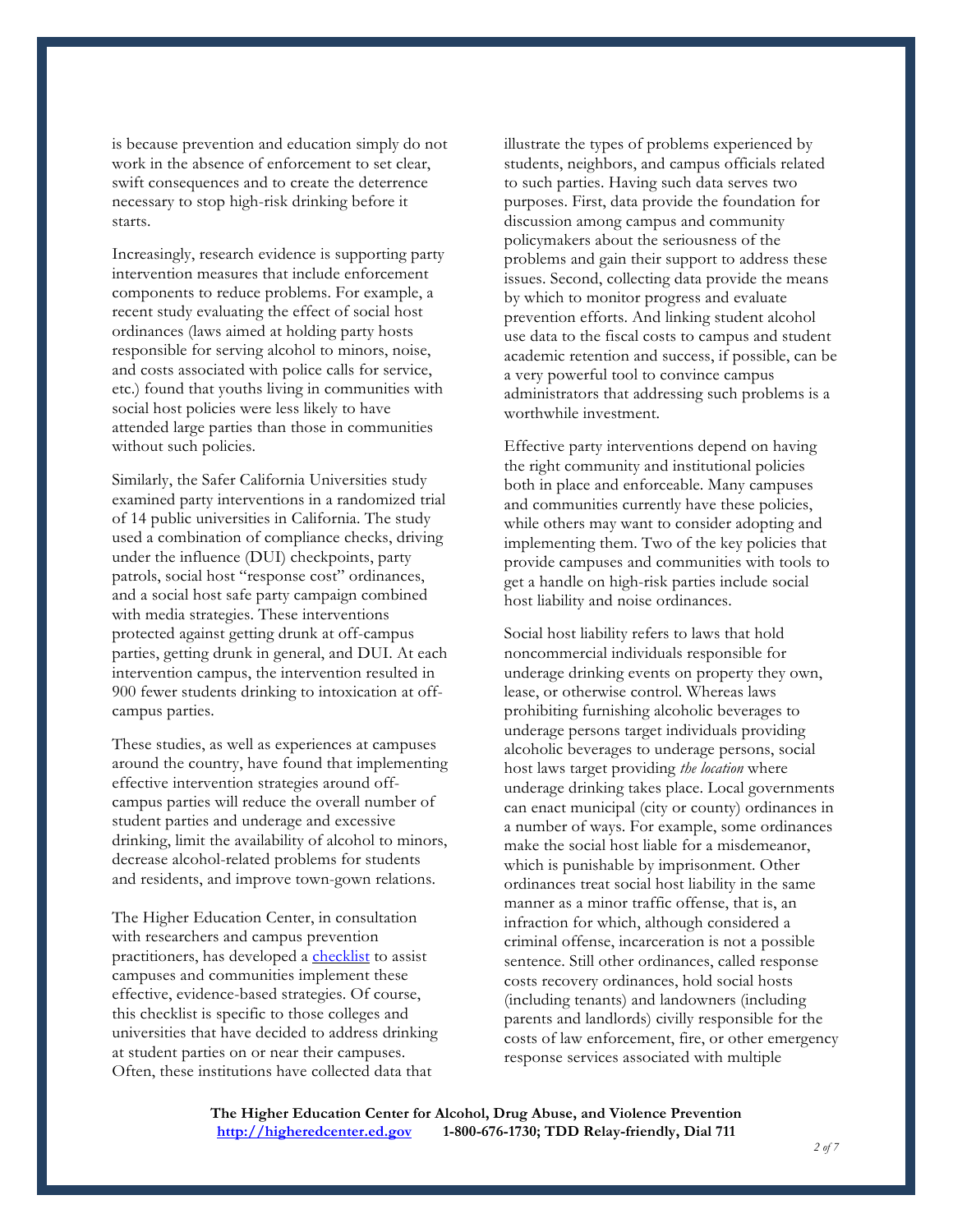responses to the scene of an underage drinking party or other gathering occurring on private property, whether or not the hosts or landowners had knowledge of the occurrence of the parties or gatherings. Costs associated with response services include the salaries of law enforcement or other responders and the costs associated with responders' medical treatment, repairs of municipal property, and the use of municipal equipment. Similarly, noise ordinances can be used to reduce neighborhood disruption due to large, unruly parties and allow all residents to coexist peacefully in a manner that is mutually respectful of the rights and interests of others.

An important campus-based policy is the development of a campus code of conduct policy holding students accountable for off-campus behavior. Since the preponderance of high-risk parties take place off campus, letting students know that if their behavior at these events violates the student code of conduct they will be held accountable for possible campus sanctions can be a powerful prevention measure. Of course, as the checklist points out, policies without enforcement will not have the desired effect of reducing problems related to high-risk parties.

This checklist provides a structure and a process based on research to implement specific measures to respond to specific problems. It is the hope of the Higher Education Center that campuses and communities will find this tool helpful as they develop strategies to reduce the multiple problems associated with off-campus parties to protect the health and safety of students and residents alike.

*John D. Clapp is the director of the U.S. Department of Education's Higher Education Center for Alcohol, Drug Abuse, and Violence Prevention. In addition he is a professor at the School of Social Work; adjunct professor, Graduate School of Public Health; and director, Center for Alcohol and Drug Studies, all at San Diego State University.*

## *Overview of Research on Effective Off-Campus Party Interventions*

Two research studies that examined highly visible cooperative projects, in which colleges and their surrounding communities target off-campus drinking settings, found that these strategies can reduce harmful alcohol use among college students.

The Safer California Universities Project (SAFER) was a large-scale research project designed, implemented, and evaluated by the Pacific Institute for Research and Evaluation (PIRE) with funding from the National Institute on Alcohol Abuse and Alcoholism (NIAAA). This comprehensive community-based program focused on the first weeks of the academic year and was composed of several alcohol control measures (enforcement of underage sales laws, roadside DUI operations, social host party patrols with local ordinances) along with a multifaceted media advocacy campaign via channels unique to college student audiences. The program was implemented among campuses in the two California public university systems (University of California and California State University) and proved efficacious in reducing intoxication and alcohol-impaired driving among college students.

SAFER interventions were based on two guiding principles. First, universities cannot and should not "stand guard" over students—they are independent young adults who must take responsibility for their actions. Second, universities and surrounding communities have a responsibility to be absolutely clear about their expectations for every citizen's behavior, including students' behavior.

SAFER activities included educational campaigns that help students and others host safe social gatherings and know their responsibility as host for the safety and well-being of their guests and neighbors. SAFER also relied on fair but firm enforcement of existing laws that protect the community from alcohol-related harm through

**The Higher Education Center for Alcohol, Drug Abuse, and Violence Prevention http://higheredcenter.ed.gov 1-800-676-1730; TDD Relay-friendly, Dial 711** *<sup>3</sup> of 7*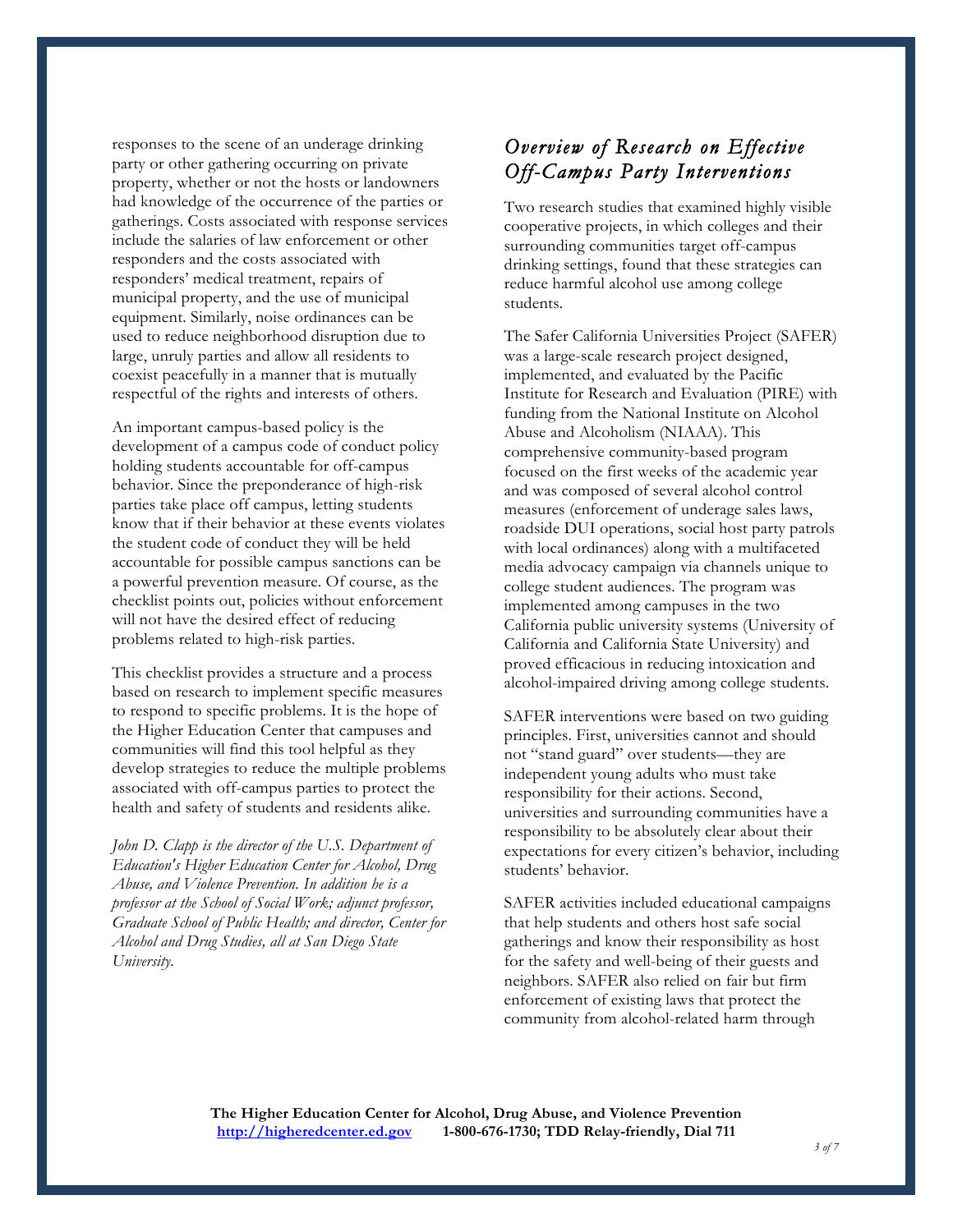driving under the influence (DUI) enforcement, party patrols to disperse dangerous crowds, and enforcement of laws prohibiting alcohol sales to minors. One important factor in supporting the interventions was accomplished by placing the burden of costs to those who repeatedly require community or police response—a "response cost" ordinance to allow police departments to recoup costs associated with responding to nuisance complaints.

To assess the effectiveness of the interventions, the researchers measured the proportion of drinking occasions in which students got drunk in various settings. They found significantly greater reductions in the incidence and likelihood of intoxication at off-campus parties and at bars and restaurants for students at the intervention universities. Students at intervention universities also reported a lower likelihood of drinking to intoxication the last time they attended an offcampus party, a bar or restaurant, or other drinking settings. The greatest reductions were found at universities with the highest intensity of intervention implementation, achieved through heavy publicity and highly visible enforcement activities.

"Nearly as significant was that we saw no concurrent increase in drinking at non-targeted settings such as parks, beaches, or residence halls," said Robert Saltz, a senior research scientist at the Prevention Research Center in Berkeley and principal investigator for the study, in an NIAAA press release. "Some fear that more rigorous alcohol control measures will merely drive college student drinking to other, presumably more dangerous, settings, but that was not the case here."

The Study to Prevent Alcohol Related Consequences (SPARC) was a randomized community trial involving 10 universities in one Southeastern state (five intervention sites and five comparison sites). The study, which was funded by NIAAA, sought to reduce high-risk drinking behaviors and alcohol-related consequences among students. This occurred by mobilizing a

campus and community coalition to use a community organizing approach for planning and implementing environmental strategies focused on modifying social norms, policies, and enforcement practices.

"We realized that high-risk drinking is not just a campus problem, and it's not just a community problem. You have to look at the entire ecosystem," said Mark Wolfson, professor in the Department of Social Sciences and Health Policy at Wake Forest Baptist Medical Center, Winston-Salem, N.C., and lead researcher for the study, in an NIAAA press release.

Each campus was asked to select and implement specific strategies that addressed alcohol availability, harm reduction, social norms (i.e., correcting misperceptions about the rate of highrisk drinking among peers), and alcohol price and marketing.

Several strategies were common to all campuses. These included approaches to restrict the provision of alcohol to underage or intoxicated students, increase or improve coordination between campus and community police, and establish consistent disciplinary actions resulting from policy violations.

Researchers found that a comprehensive environmental intervention implemented by campus and community coalitions reduced students' scores on an index of severe consequences of college drinking. The index included items such as car accidents, DUIs/DWIs, the need for medical treatment as a result of drinking, physical fights, and sexual assaults.

The coordinated strategies of SPARC helped colleges and their communities protect students from the harms of high-risk drinking. The benefits extended campuswide, affecting not only the drinkers themselves but also those around them. Alcohol-related injuries caused by students decreased by 50 percent on participating campuses.

**The Higher Education Center for Alcohol, Drug Abuse, and Violence Prevention http://higheredcenter.ed.gov 1-800-676-1730; TDD Relay-friendly, Dial 711** *<sup>4</sup> of 7*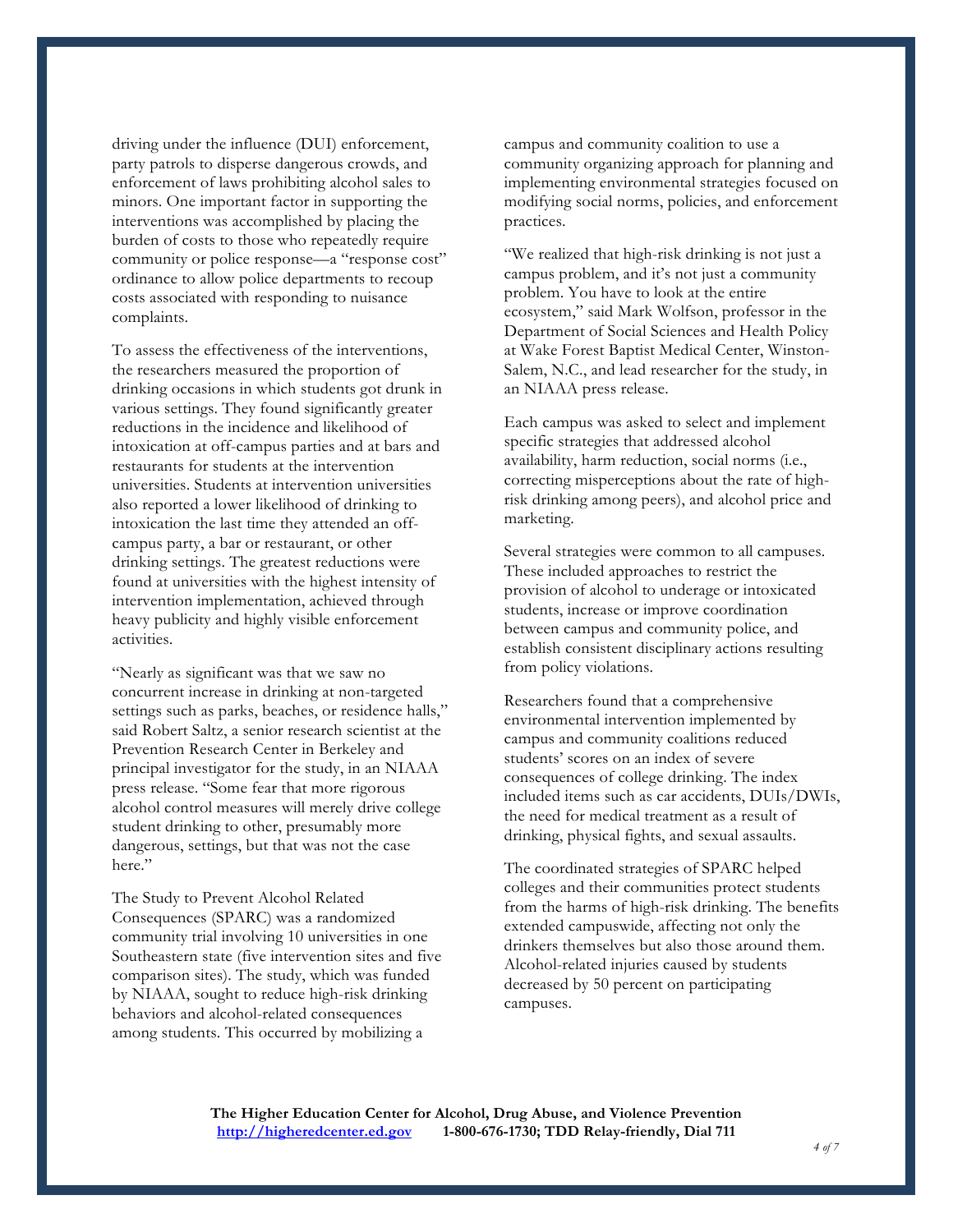"This study adds to a growing body of evidence suggesting that strategic changes to the environment on campus and in the surrounding community can have an impact on high-risk drinking and its consequences among college students," said Kenneth R. Warren, Ph.D., acting director of NIAAA, in a press release announcing the study findings.

## *Q&A With Toben Nelson*

*Toben F. Nelson, Sc.D., is assistant professor of epidemiology and community health at the University of Minnesota. His research focuses on health policy, organizational change, social determinants of health, prevention of alcohol-attributable harm, physical activity promotion, obesity prevention, and motor vehicle safety. He served as associate director of the College Alcohol Study at Harvard School of Public Health. Nelson is a Center Fellow at the U.S. Department of Education's Higher Education Center for Alcohol, Drug Abuse, and Violence Prevention.*

**Q:** As a researcher who has been involved in evaluating alcohol problem prevention and interventions, especially in higher education settings, from your perspective, which have the most evidence regarding problem reduction?

**A:** In the field of alcohol problem prevention in higher education, we are fortunate in that there are a number of excellent reviews of the research literature. There are two that I think are the most relevant. First are the NIAAA [National Institute on Alcohol Abuse and Alcoholism] College Drinking Task Force recommendations, which were released in 2002 and updated in 2007. Those reports provide very clear guidance to colleges on what strategies and interventions are likely to be effective in reducing the harms that result from student drinking, which is our primary prevention interest. While those recommendations have been criticized for being somewhat outdated, the underlying research evidence is very strong, compelling, and current. Even so, the vast majority of prevention efforts at colleges and universities do not meet the criteria of having a strong research base—meaning those interventions that actually work. Colleges really do

need to pay closer attention to those recommendations.

In addition, the [Centers for Disease Control and Prevention (CDC)] U.S. Preventive Services Task Force Community Guide recommendations include two sets that are relevant for reducing the consequences of heavy drinking among college students—one on binge drinking and the other on alcohol-impaired driving, which is the leading cause of mortality and morbidity of college students. There is a tremendous amount of overlap between the NIAAA College Drinking Task Force and the CDC recommendations, underscoring where the evidence lies in terms of what is effective for reducing student drinking.

**Q:** Do you think that there is enough research evidence regarding these prevention strategies to warrant specific directives regarding what campuses and communities should implement when it comes to resource allocation and funding? Should the funders tell colleges what they should do?

**A:** For those who have resources to address the problems associated with student drinking, there is absolutely crystal-clear evidence on what ought to be pursued. Directives can come from outside groups or agencies that are funding prevention initiatives. They can also come from within campuses when they set institutional priorities. We now have a menu of options that are the most effective, have the broadest reach, and have the most potential for changing those factors that contribute to problems.

**Q:** In your study on how campuses are doing when it comes to implementing the NIAAA task force recommendations, you found that few campuses were implementing the Tier 2 evidencebased strategies that focus on environmental change. Why do you think campuses have been slow to implement these strategies?

**A:** Tier 2 strategies are those with strong evidence of effectiveness in community settings but have not been implemented or tested thoroughly in a college setting. There is, however, a lot of promise for implementing them in a college setting, even

**The Higher Education Center for Alcohol, Drug Abuse, and Violence Prevention http://higheredcenter.ed.gov 1-800-676-1730; TDD Relay-friendly, Dial 711** *<sup>5</sup> of 7*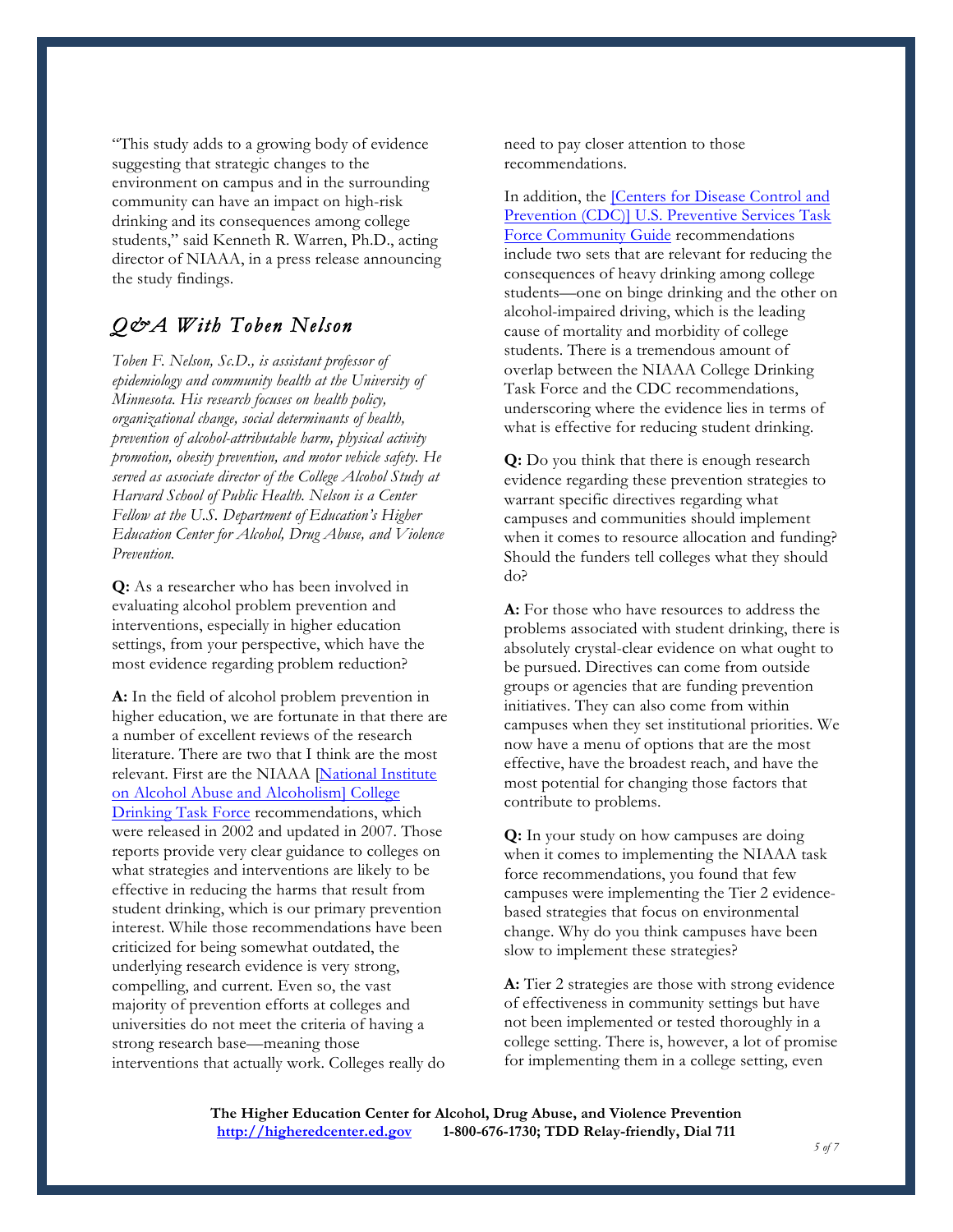though they primarily address alcohol availability in college communities and really fall outside the direct control of campuses. Colleges need to use different kinds of influence to implement those strategies. I think that is the major barrier in the way of getting some of those strategies implemented. Colleges are education institutions. In terms of prevention, they tend to focus on education approaches and creating peer social environments that may be less conducive to heavy drinking. Colleges have rarely focused on alcohol availability, which is what really drives the patterns of not only consumption among college students but also the negative consequences associated with that consumption.

**Q:** Nevertheless, colleges and universities often exercise political influence when it comes to zoning or other issues related to campus and university needs, such as expansion of facilities. They are not naive when it comes to understanding what kind of influence they have on the communities in which they exist. It seems that they are willing to exercise influence in some areas, but not so much when it comes to alcohol problem prevention. Why do you think this is the case?

**A:** Colleges tend to deal with prevention by assigning that task to a prevention or education coordinator, whose skills often lie in event planning and educational interventions, rather than locating it in the office of a president, for example. A chief of staff is rarely tasked with addressing problems associated with student drinking. What is needed are political skills and the ability to advocate beyond the walls of the university to effect changes in the wider community to make alcohol less available to students. Those skills and expertise are rarely brought to bear on this issue.

**Q:** What needs to be done to encourage campuses and communities, because this certainly a community problem, to implement those strategies?

**A:** First, it is important to recognize that problems associated with student drinking are problems of alcohol availability. Such recognition allows

colleges and universities to address that issue in their communities. But colleges face some important barriers to embracing that perspective. Again, colleges are education institutions with educational perspectives and they have not brought the right players with the right skills to the table in order to effect recommended changes. Other important barriers to implementing environmental, community-based change strategies are political. Often, university leadership—and those down the administrative chain—feel that there is nothing that can be done, or they are not willing to invest their political capital to really take on the issue of student drinking. But student drinking impacts the bottom line of a university and the standards of living in the university community and surrounding neighborhoods. Recognizing this may lead to more colleges embracing evidence-based prevention efforts and a greater willingness to expend political capital because of the potential gain for the university and surrounding community.

**Q:** Are there ways that researchers can better translate their findings on effective prevention strategies to encourage campuses and surrounding communities to move away from continuing to do those activities that are not effective?

**A:** It is challenging for researchers who have demonstrated large effects of interventions when community or campus representatives, who are considering implementing them, ask more nuanced questions about politics, strategy, and how to get things done in the messiness of the real world. Such questions do not lend themselves very cleanly to research. Researchers need to find ways to provide specific guidance and recommendations on how to navigate that realworld process to implement strategies on the ground. If there were more guidance documents to help people working on these issues connect those dots they may be more likely to take on those interventions that actually can work.

That said, there are some resources to help campuses and communities implement effective policies. For example, the **Higher Education** Center has developed resources that can help

**The Higher Education Center for Alcohol, Drug Abuse, and Violence Prevention http://higheredcenter.ed.gov 1-800-676-1730; TDD Relay-friendly, Dial 711** *<sup>6</sup> of 7*